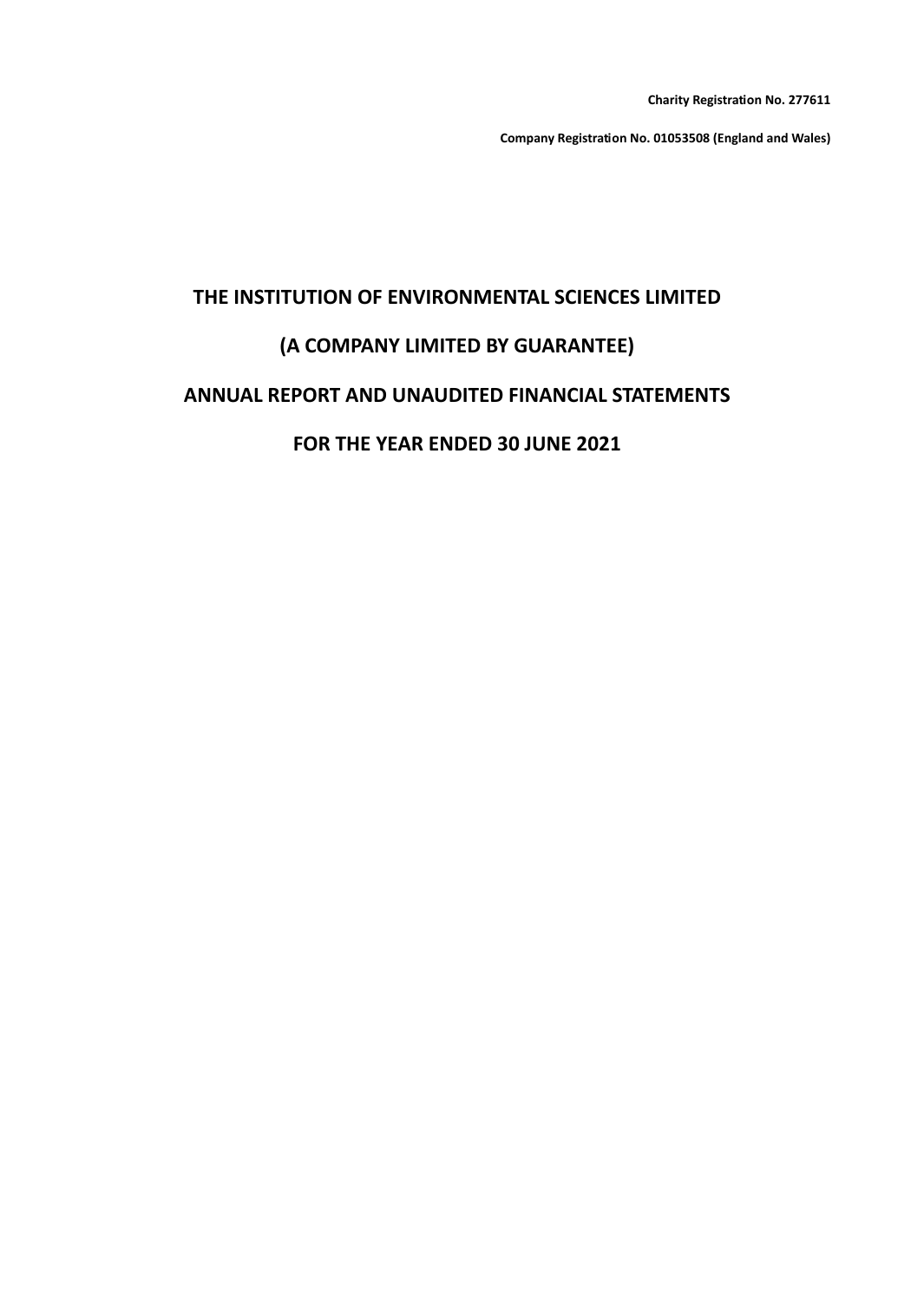# **THE INSTITUTION OF ENVIRONMENTAL SCIENCES LIMITED (A COMPANY LIMITED BY GUARANTEE) LEGAL AND ADMINISTRATIVE INFORMATION**

| Trustees                       | Mr J Atkinson                      |
|--------------------------------|------------------------------------|
|                                | Ms E Antoniades Snell (Vice-Chair) |
|                                | Ms E Brierley                      |
|                                | Mr I Byrne (Treasurer)             |
|                                | Mrs L Cottrell                     |
|                                | Ms J Hill (Chair)                  |
|                                | Dr I Hossack                       |
|                                | Ms R Jessup                        |
|                                | Ms C McHugh                        |
|                                | Ms E Mullings-Smith                |
|                                | Mr O Puddle                        |
|                                | Dr J Rogers                        |
|                                | Mr D Stone                         |
|                                |                                    |
| <b>Chief Executive Officer</b> | Adam Donnan                        |
| <b>Charity number</b>          | 277611                             |
| Company number                 | 01053508                           |
| <b>Principal address</b>       | 6-8 Great Eastern Street           |
|                                | Shoreditch                         |
|                                | London                             |
|                                | EC2A 3NT                           |
|                                | England                            |
| <b>Registered office</b>       | 6-8 Great Eastern Street           |
|                                | Shoreditch                         |
|                                | London                             |
|                                | EC2A 3NT                           |
|                                | England                            |
| Independent examiner           | Sailesh Mehta                      |
|                                | c/o HW Fisher LLP                  |
|                                | <b>Chartered Accountants</b>       |
|                                | Acre House                         |
|                                | 11-15 William Road                 |
|                                | London                             |
|                                | NW13ER                             |
|                                |                                    |
| <b>Bankers</b>                 | Co-operative Bank                  |
|                                | <b>Business Direct</b>             |
|                                | <b>PO BOX 250</b>                  |
|                                | Skelmersdale                       |
|                                | WN8 6WT                            |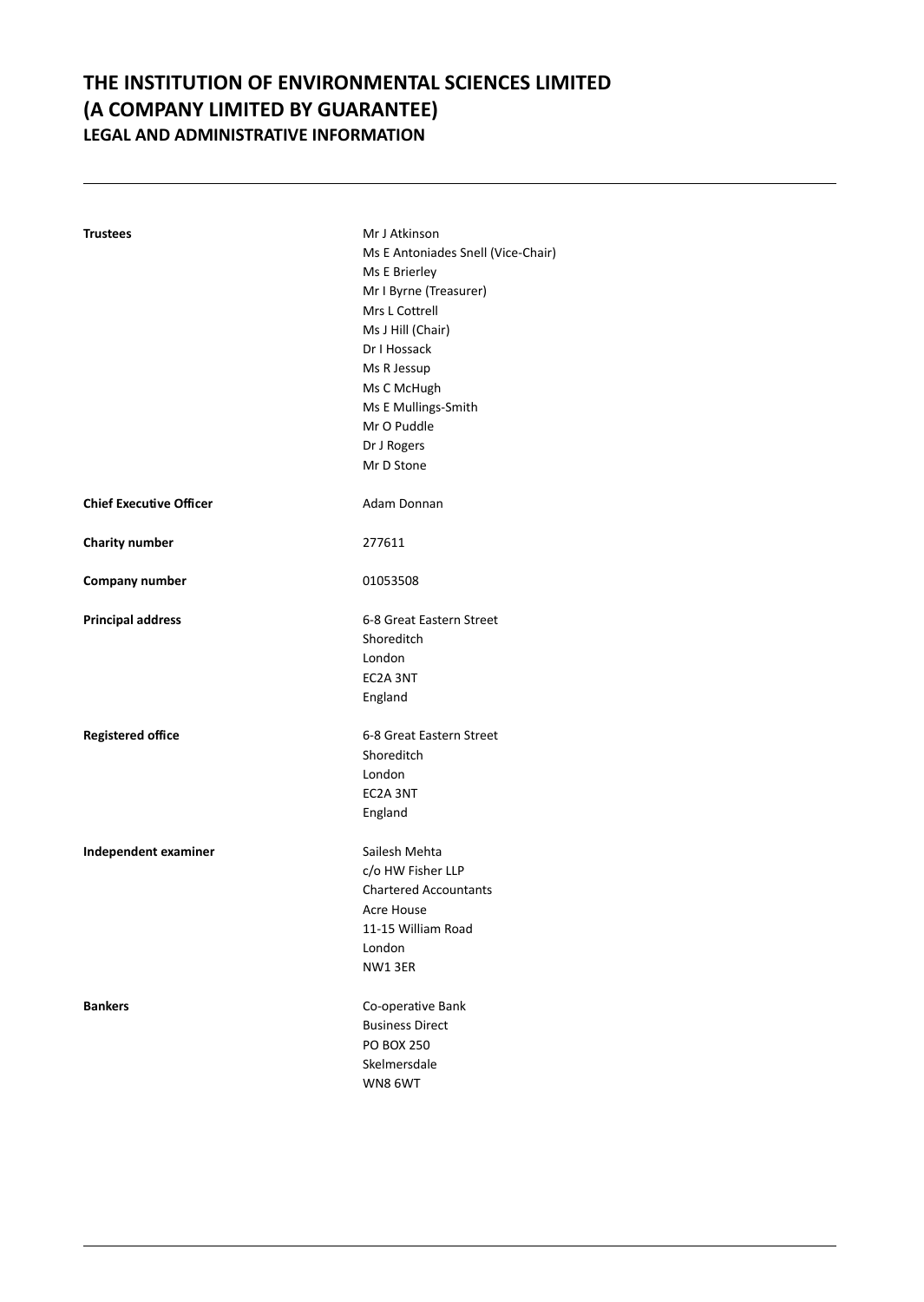# **THE INSTITUTION OF ENVIRONMENTAL SCIENCES LIMITED (A COMPANY LIMITED BY GUARANTEE) CONTENTS**

|                                   | Page     |
|-----------------------------------|----------|
| Trustees' report                  | $1 - 4$  |
| Independent examiner's report     | 5        |
| Statement of financial activities | 6        |
| <b>Balance sheet</b>              | 7        |
| Notes to the financial statements | $8 - 15$ |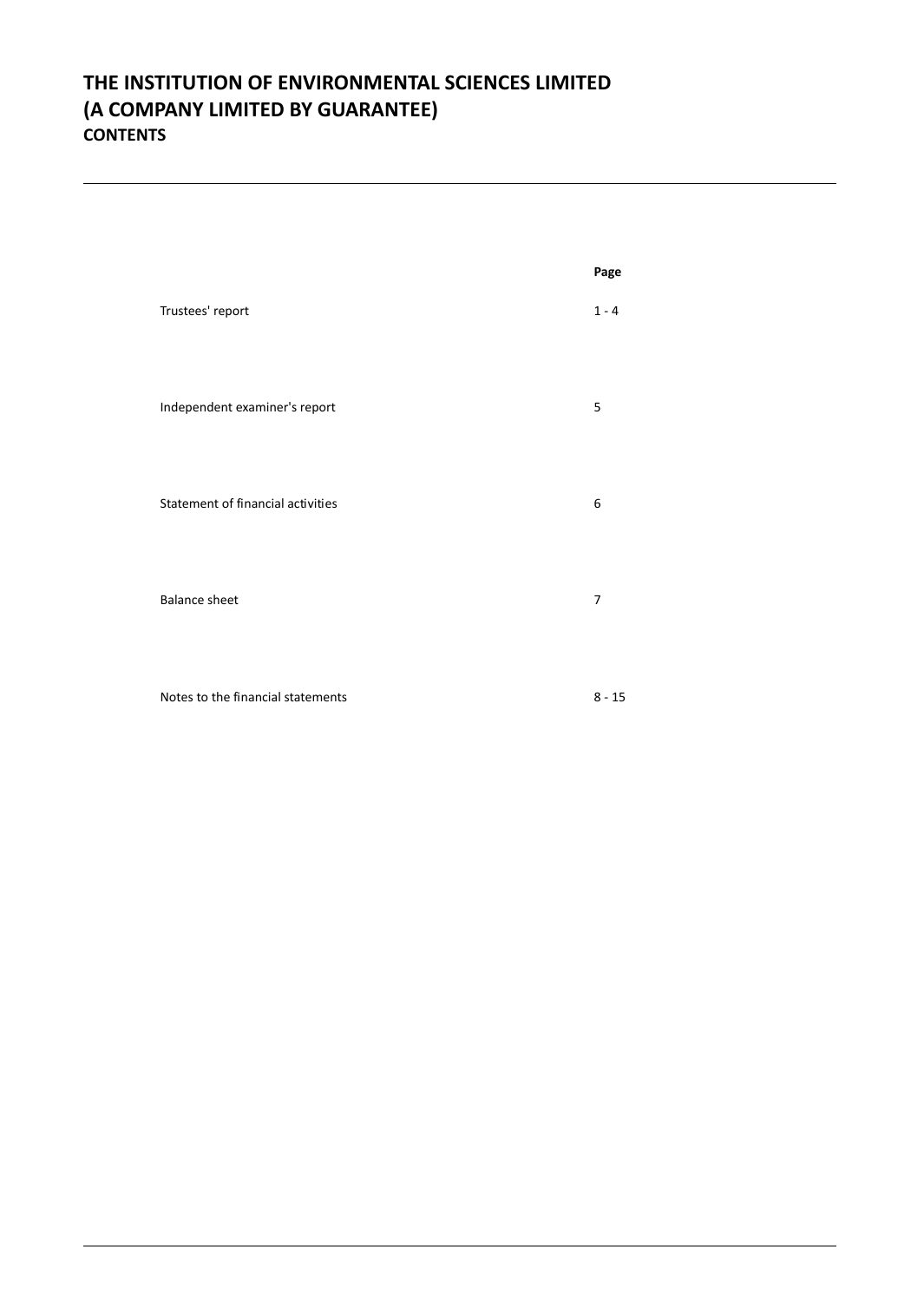# **THE INSTITUTION OF ENVIRONMENTAL SCIENCES LIMITED (A COMPANY LIMITED BY GUARANTEE) TRUSTEES' REPORT (INCLUDING DIRECTORS' REPORT)**

## *FOR THE YEAR ENDED 30 JUNE 2021*

The Trustees present their report and financial statements for the year ended 30 June 2021.

The financial statements have been prepared in accordance with the accounting policies set out in note 1 to the accounts and comply with the Charity's Memorandum and Articles of Association, the Companies Act 2006 and "Accounting and Reporting by Charities: Statement of Recommended Practice applicable to charities preparing their accounts in accordance with the Financial Reporting Standard applicable in the UK and Republic of Ireland (FRS 102)" (effective from 1 January 2019).

#### **Objectives and activities**

The Charity's objects are to:

- i. advance environmental protection and improvement by promoting a scientific approach to understanding and ensuring the conservation of the physical and natural environment; and
- ii. to advance the education of the public by the provision of research and coordination of education, and to engage with those professionally concerned with environmental work, education, or studies.

To fulfil these Objects, the Charity undertakes the following activities:

- a. To act as a body to provide for consultation and cooperation on matters of public, professional, and academic interest concerning the environmental sciences and other environmental matters.
- b. To promote the study, coordination of education and research in environmental sciences, inspiring individuals to study, teach and support the discipline and ensuring that curriculums in further and higher education equip students with the skills they need for a career in the sector.
- c. To promote public interest, awareness and involvement in the problems of the environment including the causes, effects and the possible solutions to such problems. To liaise and co-operate with individual persons, national or international agencies or statutory authorities for the purpose of achieving the Objects.
- d. To promote dialogue and facilitate collaboration between public, civil and private society to deliver the Objects.
- e. To establish standards of competence and ethical codes of practice for those professionally concerned with environmental work, education or studies as a basis against which the public may judge what can be expected of individual professional members of the Institution and for members to know what standards of learning, competence and professional experience are expected of them.
- f. To disseminate information on all matters relating to the environmental sciences.
- g. To hold meetings and events as may be thought necessary or to further the Objects.

#### **Public Benefit**

The Trustees paid due regard to the guidance issued by the Charity Commission on public benefit in deciding what activities the Charity should undertake. No harm arose from the purposes, and the beneficiaries are the public, educational institutes and other charitable and chartered organisations.

Our purpose as outlined in our strategy is to create an environmental science profession that is informed, trusted and a positive contributor to a sustainable society.

Public benefits arise from our two Objects. The public benefits that flow from Object I are an improved natural environment that benefits health and wellbeing, preserves the natural capital that underpins the economy, and protects species. The public benefits that flow from Object II are increased opportunities for individuals to understand the processes of the natural world and how to preserve them. This enhances citizenship and helps individuals make decisions that benefit their communities.

In August 2020 the IES committed to achieving climate neutrality by pledging to the UNFCCC Climate Neutral Now campaign. The IES also undertakes an annual Environmental and Sustainability Audit under the principles of The Natural Step framework.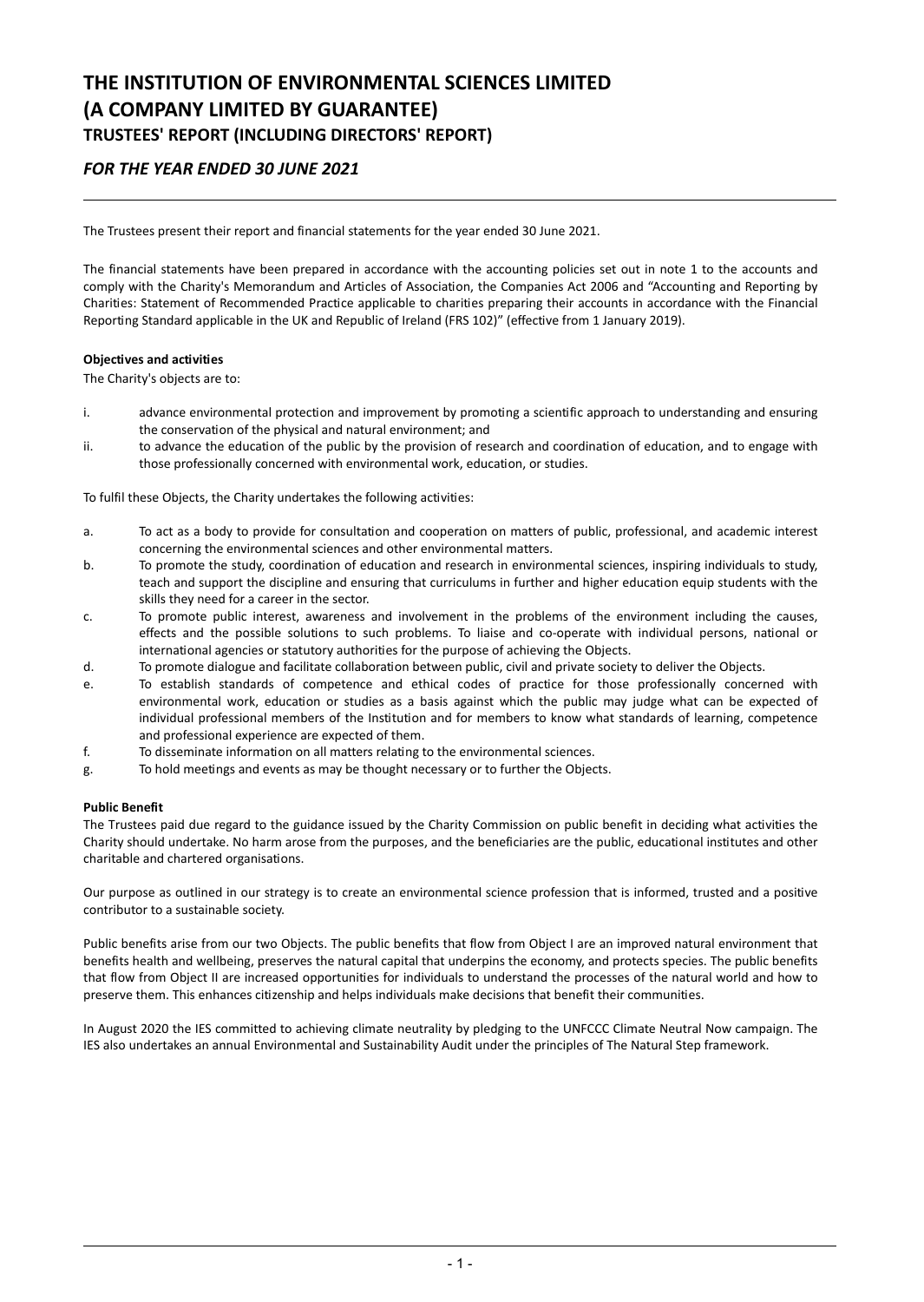# **THE INSTITUTION OF ENVIRONMENTAL SCIENCES LIMITED (A COMPANY LIMITED BY GUARANTEE) TRUSTEES' REPORT (INCLUDING DIRECTORS' REPORT) (CONTINUED)**

## *FOR THE YEAR ENDED 30 JUNE 2021*

### **Achievements and performance**

The Trustees are very satisfied with the performance of the charity this year, particularly considering the ongoing impacts of the Covid-19 pandemic during the financial year.

The 2020-21 financial year was the final year of the IES 2018-2021 strategy. The strategy is built around five priorities:

1) Scaling: rapidly growing income, membership and registrant numbers and staff numbers to increase membership services and fund investment.

During the 2020-21 financial year income grew by 9 per cent. The number of subscribing members grew by over 7 per cent. The number of Chartered Environmentalists registered through the IES grew by 14 per cent and Chartered Scientists by 11 per cent. We added a new Register, Registered Environmental Practitioner, aimed at individuals with a level 5 qualification or higher and at least two years' work experience.

2) Process improvement, digital transformation and automation: moving a multitude of processes online and automating administration wherever possible to keep costs low, improve the user experience, and minimise the administrative burden.

A new mentoring platform was launched in January 2021, allowing for an increase in the number of mentoring streams and reducing administration in the matching of mentees to mentors.

3) Specialisation: launching new communities in areas of growth and targeted growth, including challenge-led communities.

Our communities continued to develop and expand. We have developed further governance mechanisms to manage their expanding workload. We were pleased to be able to shift the delivery of our Land Condition Symposium and the IAQM's DMUG conference online, so that members could continue accessing CPD while social distancing regulations were in place.

A new COP26 community was established to ensure that our work in the lead up to COP26 was member-led. We launched a survey and case studies to support members facing environmental injustice, with plans for this to be turned into a community or network.

IAQM, our sister organisation covering air quality, ran a packed calendar of events, published two position statements on 'Use of Screening Tools for Preliminary Determination of the Significance of Pollutant Sources' and 'Indoor Air Quality Assessment Levels'.

4) Reaching new audiences: expanding our technician programme and public engagement programme to engage with new audiences.

The 2020 Burntwood Lecture was given by Professor Jim Skea, Co-Chair of IPCC Working Group III, on the topic of 'Is there coherent scientific advice in support of environmental action?'

Over the financial year we published journals on 'Reconnecting society with its ecological roots', 'The value of an environmental science education', 'Creating a sustainable future: the Decade of Ocean Science' and 'Improving indoor air quality'. We also updated our 'Influencing the UK Parliament' report and published the results of our annual membership survey.

5) Policy influence: going 'beyond consultations' in ensuring that appropriate environmental science information and expert opinion is available to policy-makers.

We trailed a new approach to putting together expert panels to produce policy outputs. This process led to the publication and advocacy of a policy report, 'Sustainable, healthy, and resilient: Practice-based approaches to land and soil management'.

Another central theme for our policy work was shaped around the lead up to the COP26 climate conference, themed around the acronym, STAGES (Sustainability, Transformation, Adaptation, Green society, Economy and Solutions). We also championed a green recovery through our policy outputs.

We continued supporting our members during the Covid-19 pandemic including those facing furlough and redundancy. We ran forums on 'Supporting managers through the uncertainty of lifting lockdown', 'Research & Funding in a Covid-19 world' and 'The impact of Covid-19 on environmental science datasets'. We published a report, 'Working through a pandemic: The evolving impact of Covid-19 on the environmental sector', gathering evidence of the impact on the sector.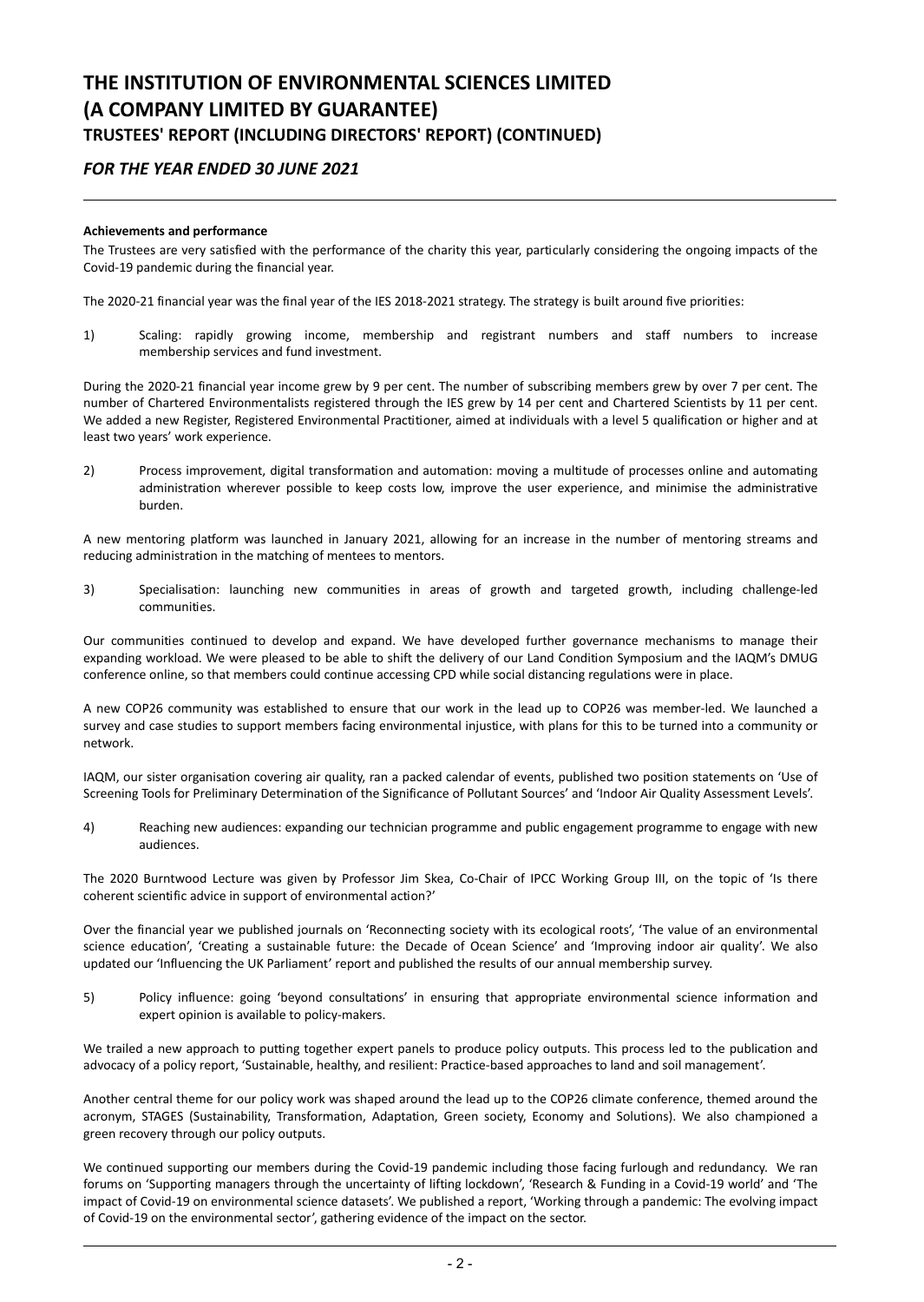# **THE INSTITUTION OF ENVIRONMENTAL SCIENCES LIMITED (A COMPANY LIMITED BY GUARANTEE) TRUSTEES' REPORT (INCLUDING DIRECTORS' REPORT) (CONTINUED)**

## *FOR THE YEAR ENDED 30 JUNE 2021*

We supported our members' career development through three online CV clinic workshops and through our Chartership hotseat webinars.

We worked towards improving diversity and inclusion in the sector by publishing analysis on 'Addressing roadblocks for gender nonconforming environmental scientists' and 'Women's leadership in the water sector', and initiating a project investigating the experiences of ethnic minorities in the environmental sector.

#### **Financial review**

The accounts reflect the income and expenditure for the year to 30 June 2021 and the variety of activities that the Institution undertook. Total income for the year has increased to £510,572 (2020: £462,835). Expenses for the year of £460,105, were slightly higher than the 2020 figure of £420,894.

The primary source of funding for the Institution is from members' subscriptions.

Fund balances at the end of the financial year were £270,883 (2020: £220,416), which the Trustees deemed satisfactory, but will keep under review as activities increase. A formal reserve policy, reviewed on an annual basis and adjusted to meet the needs of the charity, is in place that states that unrestricted funds which have not been designated for a specific use should be maintained at a level equivalent to three months' contractual and operational expenditure, and funds to cover the remainder of our office lease. This was calculated as £117,900 for the financial year ended 30 June 2021. It is the policy of the charity that the Trustees continue to consider that reserves at this level will ensure that, in the event of a significant drop in funding, they will be able to continue the charity's current activities while consideration is given to ways in which additional funds may be raised.

#### **Plans for future periods**

The 2021-24 strategy, Guiding Transformative Change, covers the next three financial years. The new strategy sets the following priorities:

- 1. Have a primary focus on solutions, not just highlighting problems
- 2. Stimulate public conversations and help individuals and society cope with change
- 3. Maximise the role of IES members as influencers and innovators
- 4. Go beyond observing and reporting on the sector to making strategic interventions
- 5. Increase our international focus

#### **Structure, governance and management**

The Charity is a company limited by guarantee.

The Trustees, who are also the directors for the purpose of company law, who served during the year were:

Dr C D Hawkins Mr J Atkinson Ms E Antoniades Snell Ms E Brierley Mr I Byrne Mrs L Cottrell Ms J Hill Dr I Hossack Ms R Jessup Mr G S Kass (Retired 21 April 2021) Ms C McHugh Ms E Mullings-Smith Mr O Puddle Dr J Rogers Mr D Stone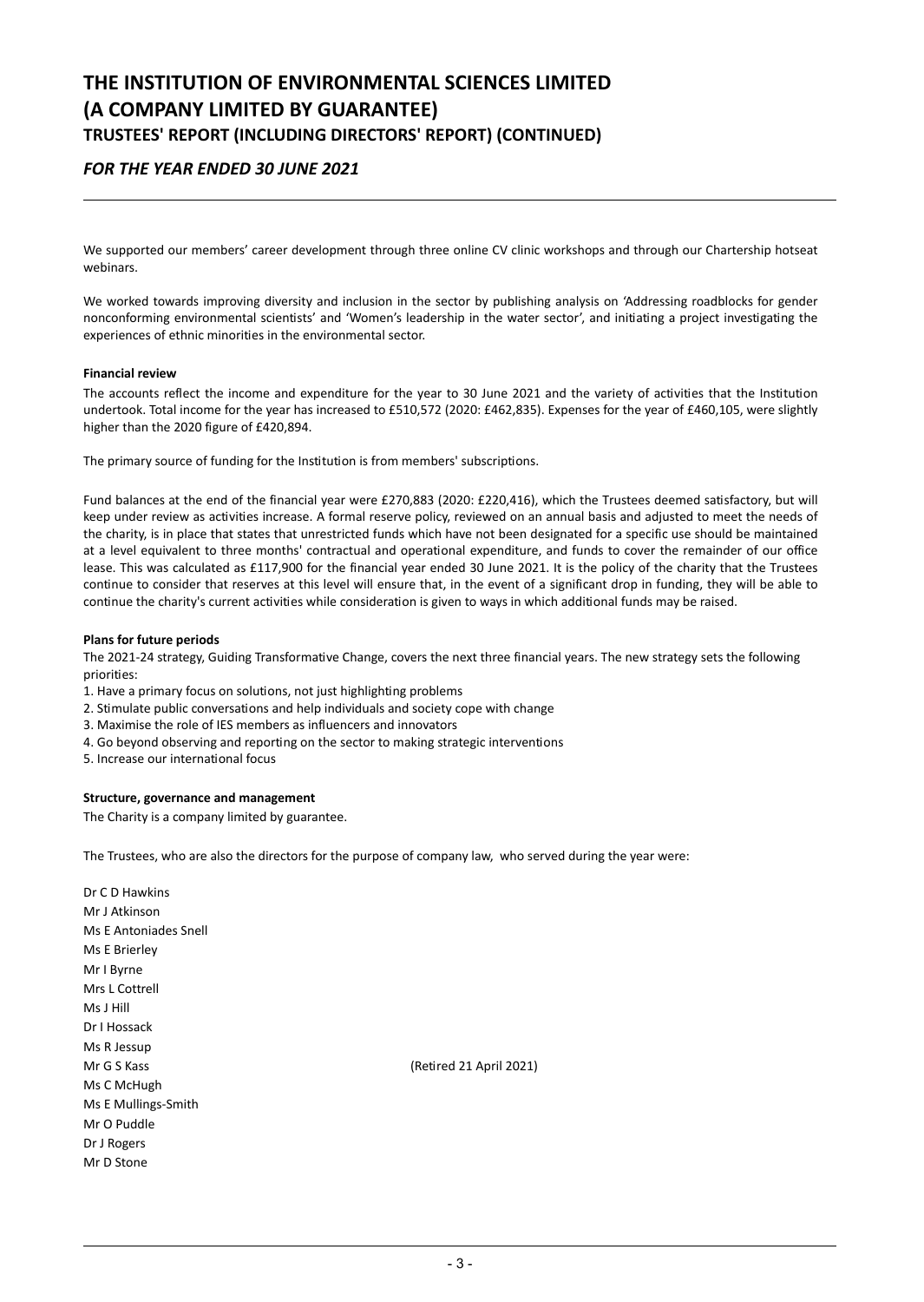# **THE INSTITUTION OF ENVIRONMENTAL SCIENCES LIMITED (A COMPANY LIMITED BY GUARANTEE) TRUSTEES' REPORT (INCLUDING DIRECTORS' REPORT) (CONTINUED)**

## *FOR THE YEAR ENDED 30 JUNE 2021*

None of the Trustees have any beneficial interest in the company.

The IES is a registered charity and is governed by its Articles of Association and Byelaws. The Charity is a company limited by guarantee. The Trustee Board is responsible for setting out the ongoing strategic direction of the Institution and exercise all the power of the Charity. It also approves the terms of reference and monitors the work of Committees, Panels, external representatives, and the CEO, to which certain powers are delegated.

Elected Trustees are elected at the Annual General Meeting each year. Up to four Appointed Trustees can be appointed by a majority vote of the trustees. New Trustees are given a trustee induction pack outlining their roles and responsibilities. An induction training session is undertaken by all new Trustees. The Trustees regularly undertake an audit to identify gaps in knowledge and skills.

The Institution does not have funds for investment purposes, but a surplus amount is held as a reserve. This acts partly as a contingency against unforeseen events, but also as a reserve for the excess of expenditure over income in the latter part of the calendar year. This reserve is held in two ethical bank savings accounts offering a fair measure of return.

### **Risk assessment of key risks**

The CEO, Programme Lead and Treasurer maintain and review a risk register. The Trustees review this on an annual basis and receive updates quarterly. The Trustees have assessed the major risks to which the charity is exposed and are satisfied that systems are in place to mitigate exposure to these major risks.

The Trustees' report was approved by the Board of Trustees.

A ..............................

**Ms Julie Hill** Trustee 30 Mar 2022Dated: ............................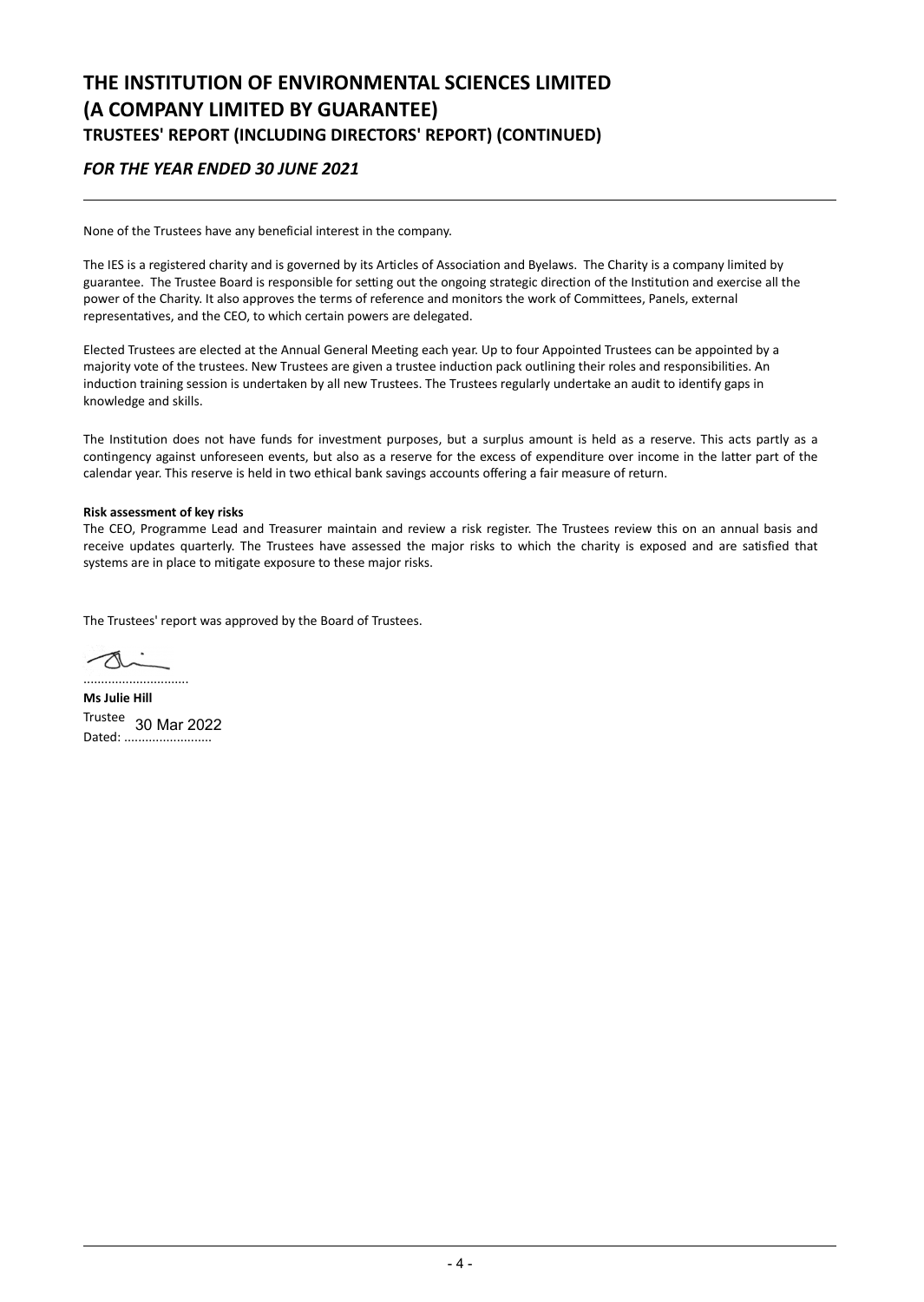# **THE INSTITUTION OF ENVIRONMENTAL SCIENCES LIMITED (A COMPANY LIMITED BY GUARANTEE) INDEPENDENT EXAMINER'S REPORT**

## **TO THE TRUSTEES OF THE INSTITUTION OF ENVIRONMENTAL SCIENCES LIMITED**

I report to the Trustees on my examination of the financial statements of The Institution of Environmental Sciences Limited (the Charity) for the year ended 30 June 2021.

#### **Responsibilities and basis of report**

As the Trustees of the Charity (and also its directors for the purposes of company law) you are responsible for the preparation of the financial statements in accordance with the requirements of the Companies Act 2006 (the 2006 Act).

Having satisfied myself that the financial statements of the Charity are not required to be audited under Part 16 of the 2006 Act and are eligible for independent examination, I report in respect of my examination of the Charity's financial statements carried out under section 145 of the Charities Act 2011 (the 2011 Act). In carrying out my examination I have followed all the applicable Directions given by the Charity Commission under section 145(5)(b) of the 2011 Act.

#### **Independent examiner's statement**

Since the Charity's gross income exceeded £250,000 your examiner must be a member of a body listed in section 145 of the 2011 Act. I confirm that I am qualified to undertake the examination because I am a member of the ICAEW, which is one of the listed bodies.

I have completed my examination. I confirm that no matters have come to my attention in connection with the examination giving me cause to believe that in any material respect:

- 1 accounting records were not kept in respect of the Charity as required by section 386 of the 2006 Act; or
- 2 the financial statements do not accord with those records; or
- 3 the financial statements do not comply with the accounting requirements of section 396 of the 2006 Act other than any requirement that the accounts give a true and fair view which is not a matter considered as part of an independent examination; or
- 4 the financial statements have not been prepared in accordance with the methods and principles of the Statement of Recommended Practice for accounting and reporting by charities applicable to charities preparing their accounts in accordance with the Financial Reporting Standard applicable in the UK and Republic of Ireland (FRS 102).

I have no concerns and have come across no other matters in connection with the examination to which attention should be drawn in this report in order to enable a proper understanding of the financial statements to be reached.

HW Fisher LLP

Sailesh Mehta c/o HW Fisher LLP Chartered Accountants Acre House 11-15 William Road London NW1 3ER

Dated: ......................... 31 Mar 2022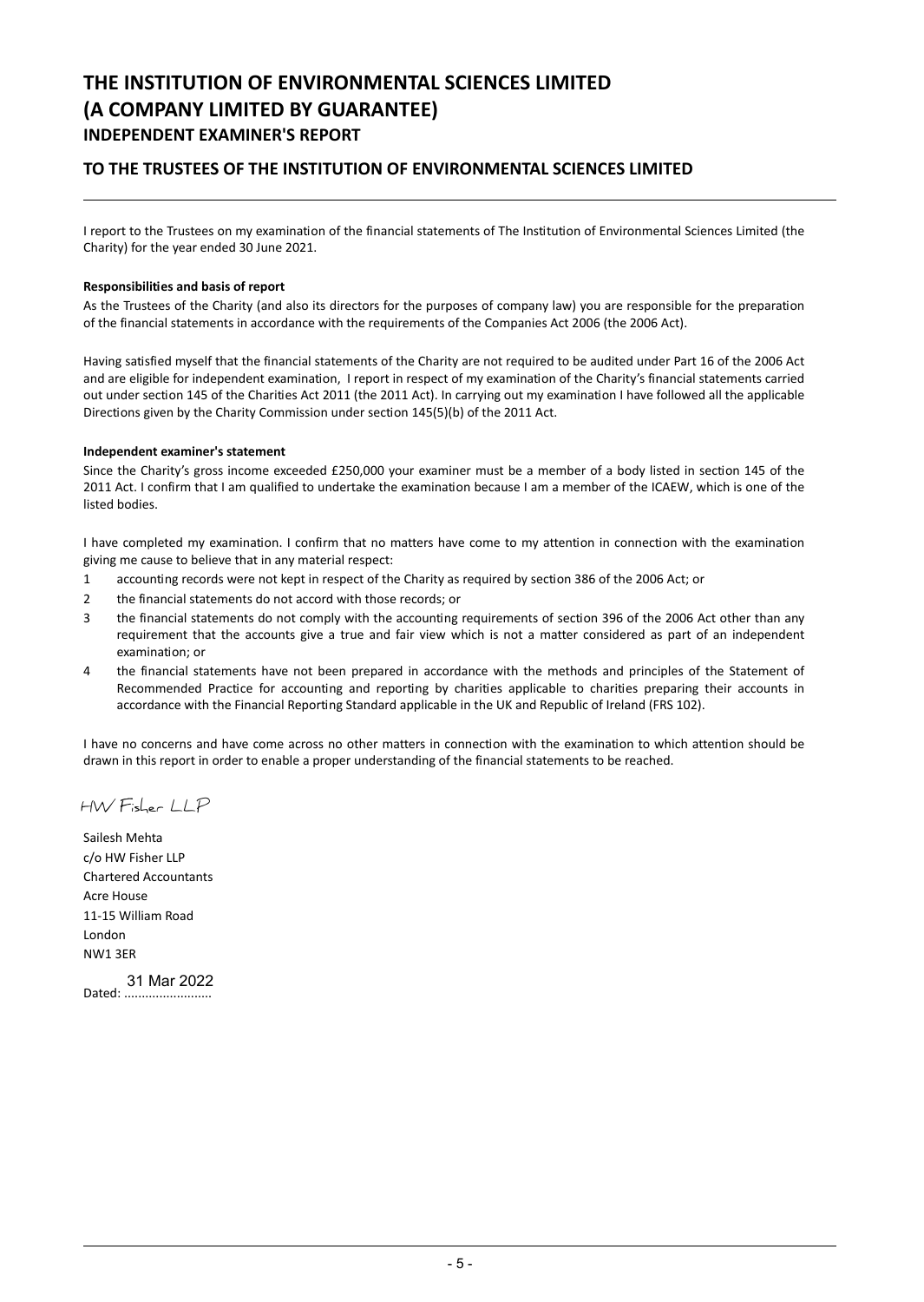# **THE INSTITUTION OF ENVIRONMENTAL SCIENCES LIMITED (A COMPANY LIMITED BY GUARANTEE) STATEMENT OF FINANCIAL ACTIVITIES INCLUDING INCOME AND EXPENDITURE ACCOUNT**

## *FOR THE YEAR ENDED 30 JUNE 2021*

|                                 |              | <b>Unrestricted</b> | Unrestricted |
|---------------------------------|--------------|---------------------|--------------|
|                                 |              | funds               | funds        |
|                                 |              | 2021                | 2020         |
|                                 | <b>Notes</b> | £                   | £            |
| Income from:                    |              |                     |              |
| Voluntary income                | 3            | 24,160              |              |
| Charitable activities           | 4            | 486,314             | 462,633      |
| Investments                     | 5            | 98                  | 202          |
| <b>Total income</b>             |              | 510,572             | 462,835      |
| <b>Expenditure on:</b>          |              |                     |              |
| Raising funds                   | 6            | 221                 | 901          |
| Charitable activities           | 7            | 459,884             | 419,993      |
| <b>Total resources expended</b> |              | 460,105             | 420,894      |
|                                 |              |                     |              |
| Net income for the year/        |              |                     |              |
| Net movement in funds           |              | 50,467              | 41,941       |
| Fund balances at 1 July 2020    |              | 220,416             | 178,475      |
| Fund balances at 30 June 2021   |              | 270,883             | 220,416      |
|                                 |              |                     |              |

All income and expenditure derive from continuing activities.

The statement of financial activities also complies with the requirements for an income and expenditure account under the Companies Act 2006.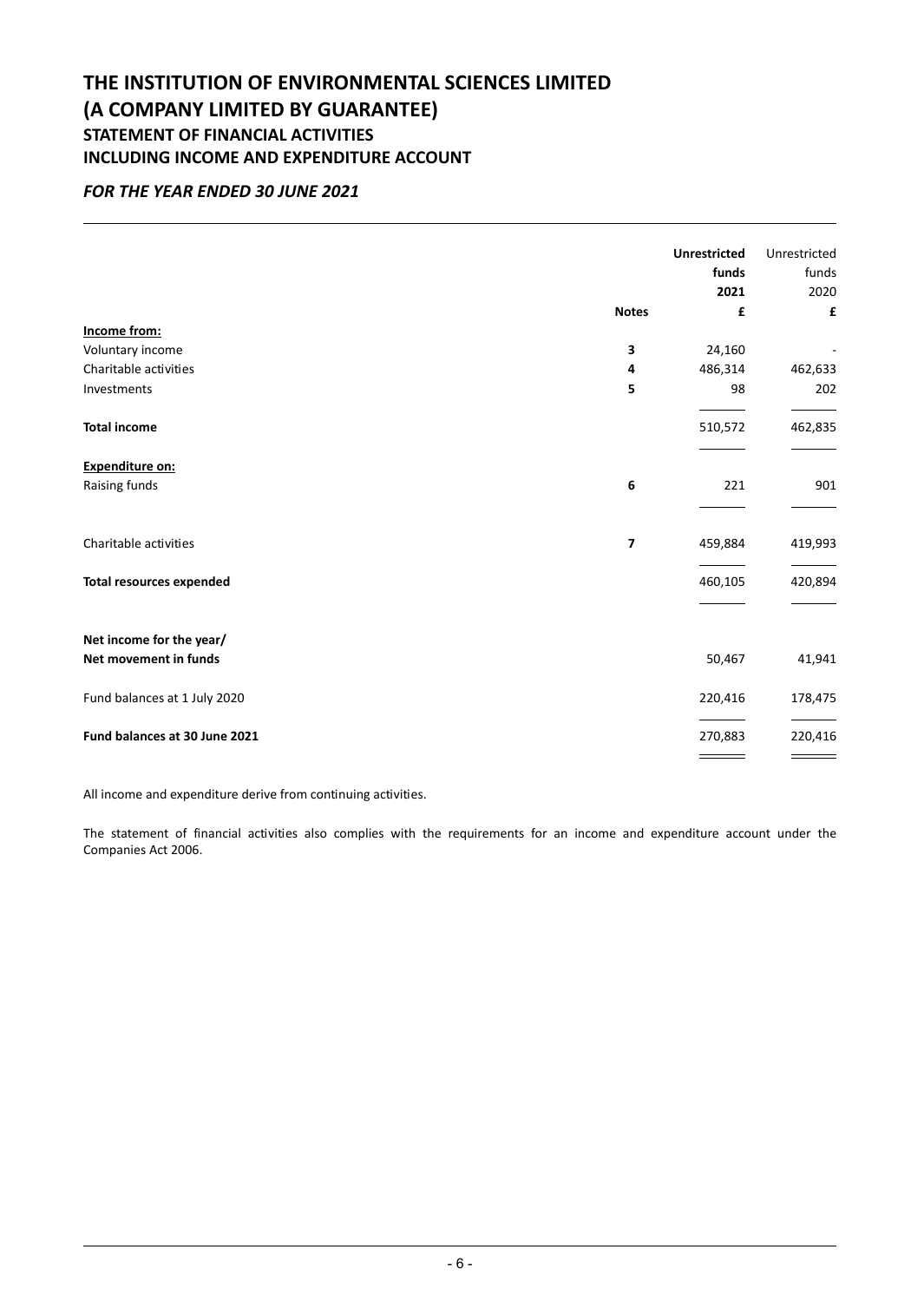# **THE INSTITUTION OF ENVIRONMENTAL SCIENCES LIMITED (A COMPANY LIMITED BY GUARANTEE) BALANCE SHEET**

## *AS AT 30 JUNE 2021*

|                                                |              |           | 2021      |           | 2020     |  |
|------------------------------------------------|--------------|-----------|-----------|-----------|----------|--|
|                                                | <b>Notes</b> | £         | £         | £         | £        |  |
| <b>Fixed assets</b>                            |              |           |           |           |          |  |
| Tangible assets                                | 11           |           | 2,620     |           | 2,156    |  |
| <b>Current assets</b>                          |              |           |           |           |          |  |
| Debtors                                        | 12           | 45,607    |           | 33,169    |          |  |
| Cash at bank and in hand                       |              | 329,306   |           | 269,541   |          |  |
|                                                |              | 374,913   |           | 302,710   |          |  |
| Creditors: amounts falling due within one year | 13           | (67, 300) |           | (34, 450) |          |  |
| Net current assets                             |              |           | 307,613   |           | 268,260  |  |
| Total assets less current liabilities          |              |           | 310,233   |           | 270,416  |  |
| Creditors: amounts falling due after more than |              |           |           |           |          |  |
| one year                                       | 14           |           | (39, 350) |           | (50,000) |  |
|                                                |              |           |           |           |          |  |
| <b>Net assets</b>                              |              |           | 270,883   |           | 220,416  |  |
| <b>Income funds</b>                            |              |           |           |           |          |  |
| Unrestricted funds                             |              |           | 270,883   |           | 220,416  |  |
|                                                |              |           | 270,883   |           | 220,416  |  |
|                                                |              |           |           |           |          |  |

The company is entitled to the exemption from the audit requirement contained in section 477 of the Companies Act 2006, for the year ended 30 June 2021.

The directors acknowledge their responsibilities for ensuring that the charity keeps accounting records which comply with section 386 of the Act and for preparing financial statements which give a true and fair view of the state of affairs of the company as at the end of the financial year and of its incoming resources and application of resources, including its income and expenditure, for the financial year in accordance with the requirements of sections 394 and 395 and which otherwise comply with the requirements of the Companies Act 2006 relating to financial statements, so far as applicable to the company.

The members have not required the company to obtain an audit of its financial statements for the year in question in accordance with section 476.

These financial statements have been prepared in accordance with the provisions applicable to companies subject to the small companies regime.

The financial statements were approved by the Trustees on ......................... 30 Mar 2022

 $\sim$ ..............................

Ms J Hill **Trustee**

**Company Registration No. 01053508**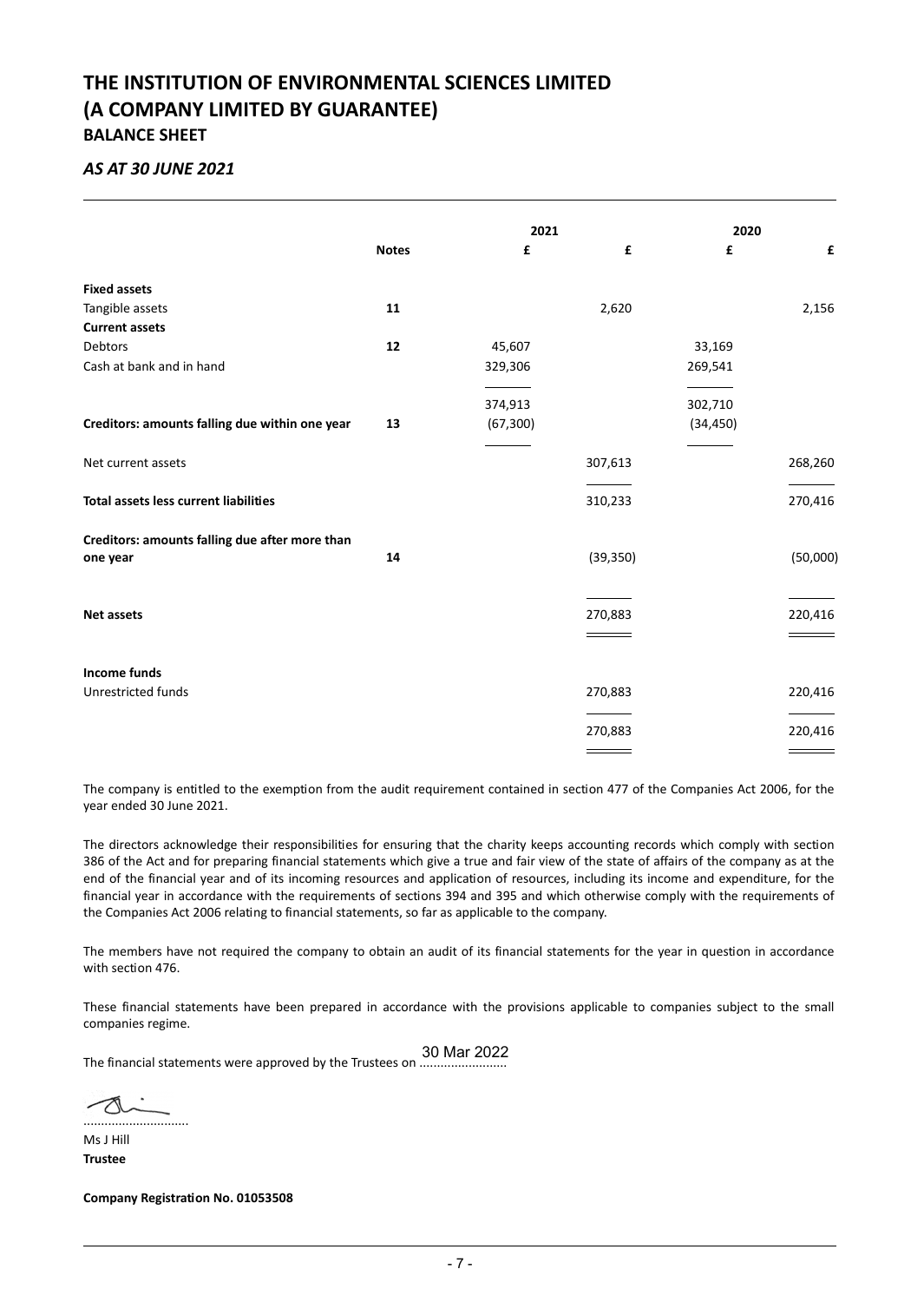### *FOR THE YEAR ENDED 30 JUNE 2021*

#### **1 Accounting policies**

#### **Charity information**

The Institution of Environmental Sciences Limited is a private company limited by guarantee incorporated in England and Wales. The registered office is 6-8 Great Eastern Street, Shoreditch, London, EC2A 3NT, England.

### **1.1 Accounting convention**

The financial statements have been prepared in accordance with the Charity's governing document, the Companies Act 2006 and "Accounting and Reporting by Charities: Statement of Recommended Practice applicable to charities preparing their accounts in accordance with the Financial Reporting Standard applicable in the UK and Republic of Ireland (FRS 102)" (effective from 1 January 2019). The Charity is a Public Benefit Entity as defined by FRS 102.

The Charity has taken advantage of the provisions in the SORP for charities applying FRS 102 Update Bulletin 1 not to prepare a Statement of Cash Flows.

The financial statements are prepared in sterling, which is the functional currency of the Charity. Monetary amounts in these financial statements are rounded to the nearest £.

The financial statements have been prepared under the historical cost convention. The principal accounting policies adopted are set out below.

#### **1.2 Going concern**

The trustees have considered the effect of the prolonged Covid-19 outbreak, that has been spreading throughout the world since early 2020, on the charity's activities.

The trustees consider that the prolonged outbreak is unlikely to cause a significant disruption to the charity's activities and are confident that the charity can continue as a going concern for a period of at least twelve months from the date of approval of these financial statements. The trustees have a reasonable expectation that the charity has adequate resources to continue in operation for the foreseeable future.

#### **1.3 Charitable funds**

Unrestricted funds are available for use at the discretion of the Trustees in furtherance of their charitable objectives.

#### **1.4 Income**

Income is recognised when the Charity is legally entitled to it after any performance conditions have been met, the amounts can be measured reliably, and it is probable that income will be received.

Interest on funds held on deposit is included upon notification of the interest paid or payable by the bank.

#### **1.5 Expenditure**

Liabilities are recognised as expenditure once there is a legal or constructive obligation committing the charity to that expenditure, it is probable that settlement will be required and the amount of the obligation can be measured reliably.

All expenditure is accounted for on an accruals basis. Support costs and governance costs are allocated to the charitable activity to which they relate in the statement of financial activities.

Governance costs comprise all costs involving the public accountability of the charity and its compliance with regulation and good practice.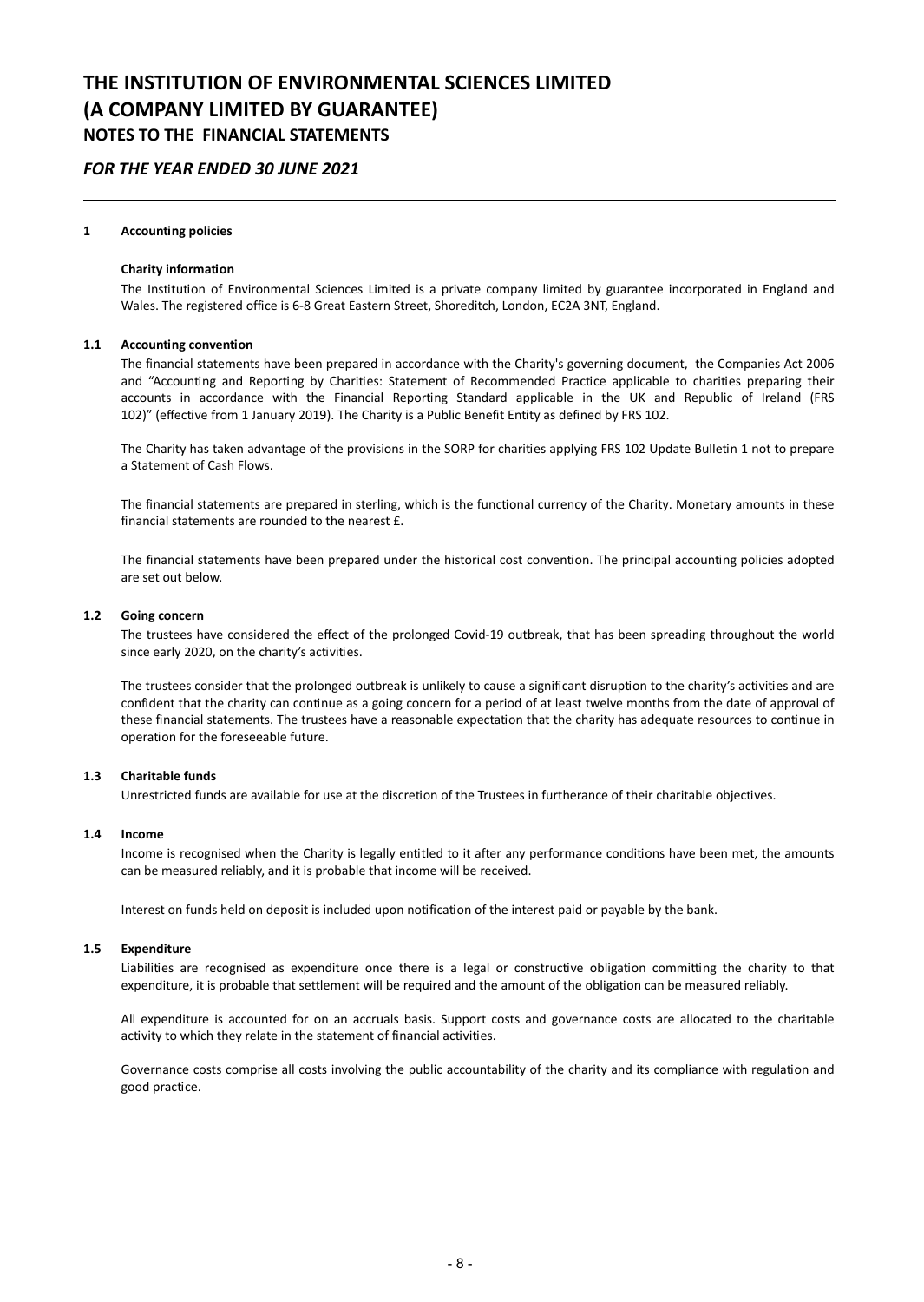## *FOR THE YEAR ENDED 30 JUNE 2021*

### **1 Accounting policies (Continued)**

#### **1.6 Tangible fixed assets**

Tangible fixed assets are initially measured at cost and subsequently measured at cost or valuation, net of depreciation and any impairment losses.

Depreciation is recognised so as to write off the cost or valuation of assets less their residual values over their useful lives on the following bases:

| Fixtures, fittings & equipment | 25% per annum on cost    |
|--------------------------------|--------------------------|
| Computers                      | 33.33% per annum on cost |

The gain or loss arising on the disposal of an asset is determined as the difference between the sale proceeds and the carrying value of the asset, and is recognised in net income/(expenditure) for the year.

All assets costing more than £500 are capitalized.

#### **1.7 Impairment of fixed assets**

At each reporting end date, the Charity reviews the carrying amounts of its tangible assets to determine whether there is any indication that those assets have suffered an impairment loss. If any such indication exists, the recoverable amount of the asset is estimated in order to determine the extent of the impairment loss (if any).

#### **1.8 Financial instruments**

The Charity only has financial assets and liabilities of a kind that qualify as basic financial instruments. Basic financial instruments are initially recognised at transaction value and subsequently measured at their settlement value.

#### **1.9 Employee benefits**

The cost of any unused holiday entitlement is recognised in the period in which the employee's services are received.

Termination benefits are recognised immediately as an expense when the Charity is demonstrably committed to terminate the employment of an employee or to provide termination benefits.

### **1.10 Retirement benefits**

Payments to defined contribution retirement benefit schemes are charged as an expense as they fall due.

#### **2 Critical accounting estimates and judgements**

In the application of the Charity's accounting policies, the Trustees are required to make judgements, estimates and assumptions about the carrying amount of assets and liabilities that are not readily apparent from other sources. The estimates and associated assumptions are based on historical experience and other factors that are considered to be relevant. Actual results may differ from these estimates.

The estimates and underlying assumptions are reviewed on an ongoing basis. Revisions to accounting estimates are recognised in the period in which the estimate is revised where the revision affects only that period, or in the period of the revision and future periods where the revision affects both current and future periods.

The Trustees do not consider there to be any critical accounting estimates or judgements applied in the preparation of the financial statements.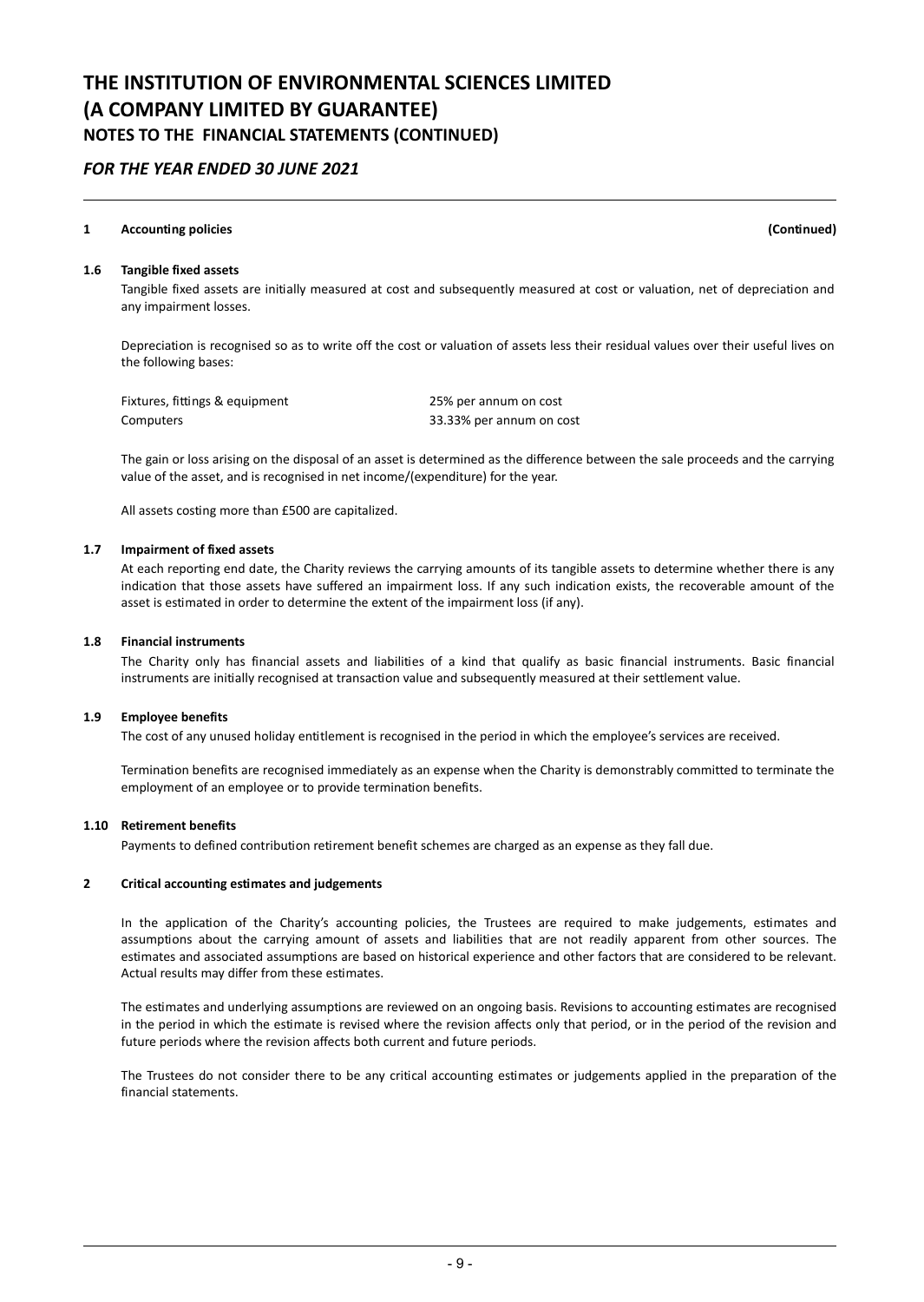## *FOR THE YEAR ENDED 30 JUNE 2021*

### **3 Voluntary income**

|              | <b>Unrestricted</b><br>funds | Unrestricted<br>funds |
|--------------|------------------------------|-----------------------|
|              | 2021                         | 2020                  |
|              | £                            | £                     |
| Grant Income | 24,160                       | ٠                     |
|              |                              |                       |

### **4 Charitable activities**

|                        | <b>Publications &amp; Conferences and</b><br>services for<br>members | consultancy | Total<br>2021 | <b>Publications &amp; Conferences and</b><br>services for<br>members | consultancy | <b>Total</b><br>2020 |
|------------------------|----------------------------------------------------------------------|-------------|---------------|----------------------------------------------------------------------|-------------|----------------------|
|                        | 2021                                                                 | 2021        |               | 2020                                                                 | 2020        |                      |
|                        | £                                                                    | £           | £             | £                                                                    |             | f                    |
| Income from charitable |                                                                      |             |               |                                                                      |             |                      |
| activities             | 454,805                                                              | 31,509      | 486,314       | 421,468                                                              | 41,165      | 462,633              |
|                        |                                                                      |             |               |                                                                      |             |                      |

### **5 Investments**

| <b>Unrestricted</b>       | Unrestricted |
|---------------------------|--------------|
| funds                     | funds        |
| 2021                      | 2020         |
| £                         | £            |
| Interest receivable<br>98 | 202          |

### **6 Raising funds**

|                                                        | <b>Unrestricted</b><br>funds | Unrestricted<br>funds      |
|--------------------------------------------------------|------------------------------|----------------------------|
|                                                        | 2021<br>£                    | 2020<br>$\pmb{\mathsf{f}}$ |
| <b>Fundraising and publicity</b><br>Fundraising agents | 221                          | 901                        |
|                                                        | 221                          | 901                        |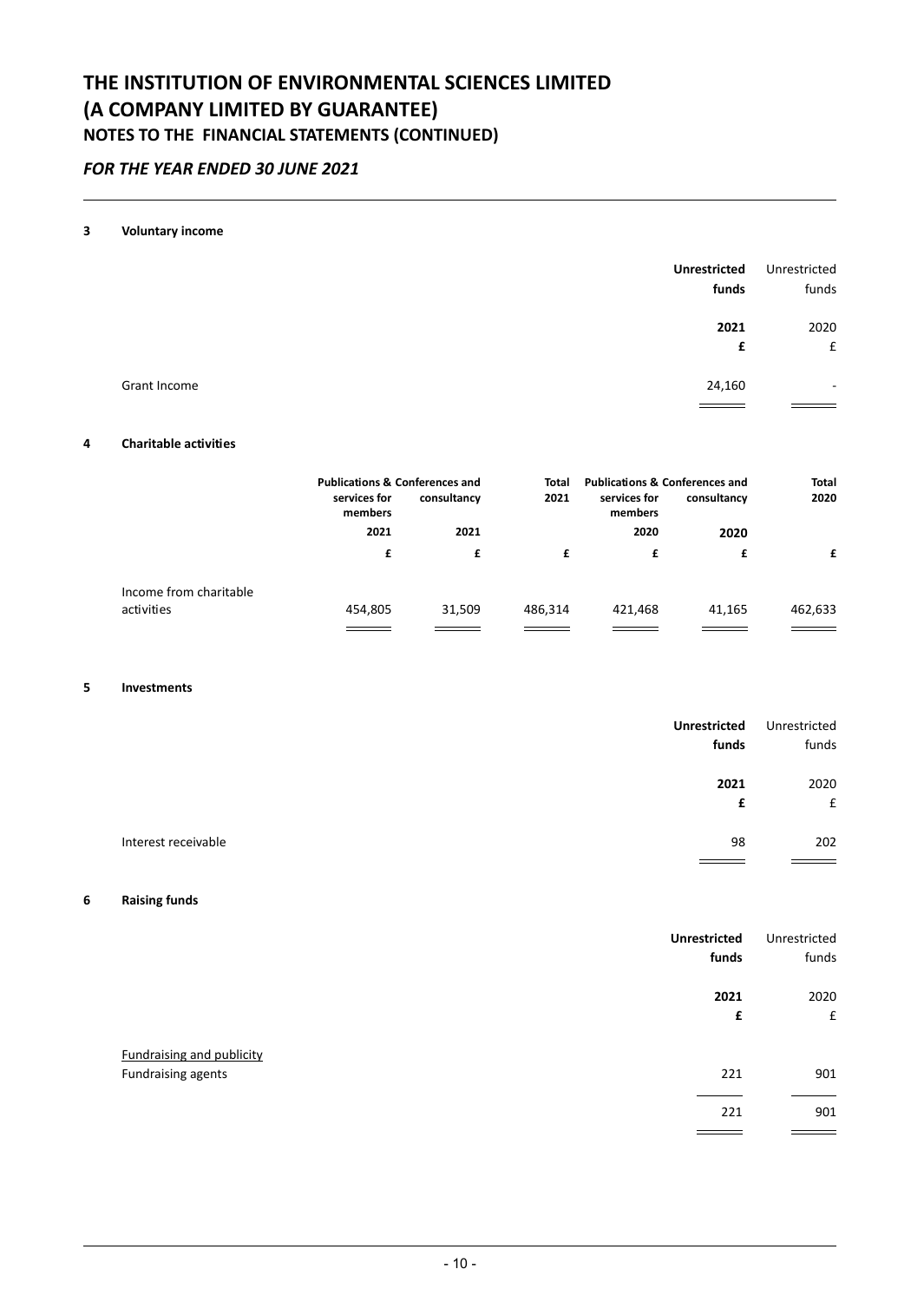## *FOR THE YEAR ENDED 30 JUNE 2021*

### **7 Charitable activities**

| services for<br>members | <b>Publications &amp; Conferences &amp;</b><br>consultancy | 2021    | services for<br>members | Total Publications & Conferences &<br>consultancy | Total<br>2020 |
|-------------------------|------------------------------------------------------------|---------|-------------------------|---------------------------------------------------|---------------|
| 2021                    | 2021                                                       |         | 2020                    | 2020                                              |               |
| £                       | £                                                          | £       | £                       | £                                                 | £             |
| 298,968                 |                                                            | 298,968 | 231,251                 |                                                   | 231,251       |
| 1,866                   |                                                            | 1,866   | 2,810                   |                                                   | 2,810         |
| 39,278                  |                                                            | 39,278  | 32,456                  |                                                   | 32,456        |
|                         | 9,353                                                      | 9,353   |                         | 18,320                                            | 18,320        |
|                         |                                                            |         |                         | 50                                                | 50            |
| 340,112                 | 9,353                                                      | 349,465 | 266,517                 | 18,370                                            | 284,887       |
| 105,203                 |                                                            | 105,203 | 127,743                 | 1,854                                             | 129,597       |
| 5,093                   | 123                                                        | 5,216   | 5,222                   | 287                                               | 5,509         |
| 450,408                 | 9,476                                                      | 459,884 | 399,482                 | 20,511                                            | 419,993       |
|                         |                                                            |         |                         |                                                   |               |

#### **8 Support costs**

|                         | <b>Support costs</b> | Governance<br>costs      | 2021    | Support costs | Governance<br>costs | 2020    |
|-------------------------|----------------------|--------------------------|---------|---------------|---------------------|---------|
|                         | £                    | £                        | £       | £             | £                   | £       |
| Premises and services   | 33,296               | $\overline{\phantom{m}}$ | 33,296  | 38,900        |                     | 38,900  |
| Administrative expenses | 56,573               | -                        | 56,573  | 73,220        |                     | 73,220  |
| Computer and website    | 13,984               | $\overline{\phantom{m}}$ | 13,984  | 15,623        |                     | 15,623  |
| Travel                  | 1,350                | ٠                        | 1,350   | 1,854         |                     | 1,854   |
| Accountancy             |                      | 5,216                    | 5,216   |               | 5,509               | 5,509   |
|                         | 105,203              | 5,216                    | 110,419 | 129,597       | 5,509               | 135,106 |
| Analysed between        |                      |                          |         |               |                     |         |
| Charitable activities   | 105,203              | 5,216                    | 110,419 | 129,597       | 5,509               | 135,106 |

Premises and services includes operating lease costs of £23,725 (2020 : £26,000).

Governance costs includes payment to the independent examiner £3,000 (2020 : £3,000) for independent examination fees and £2,216 (2020 : £2,509) for other services.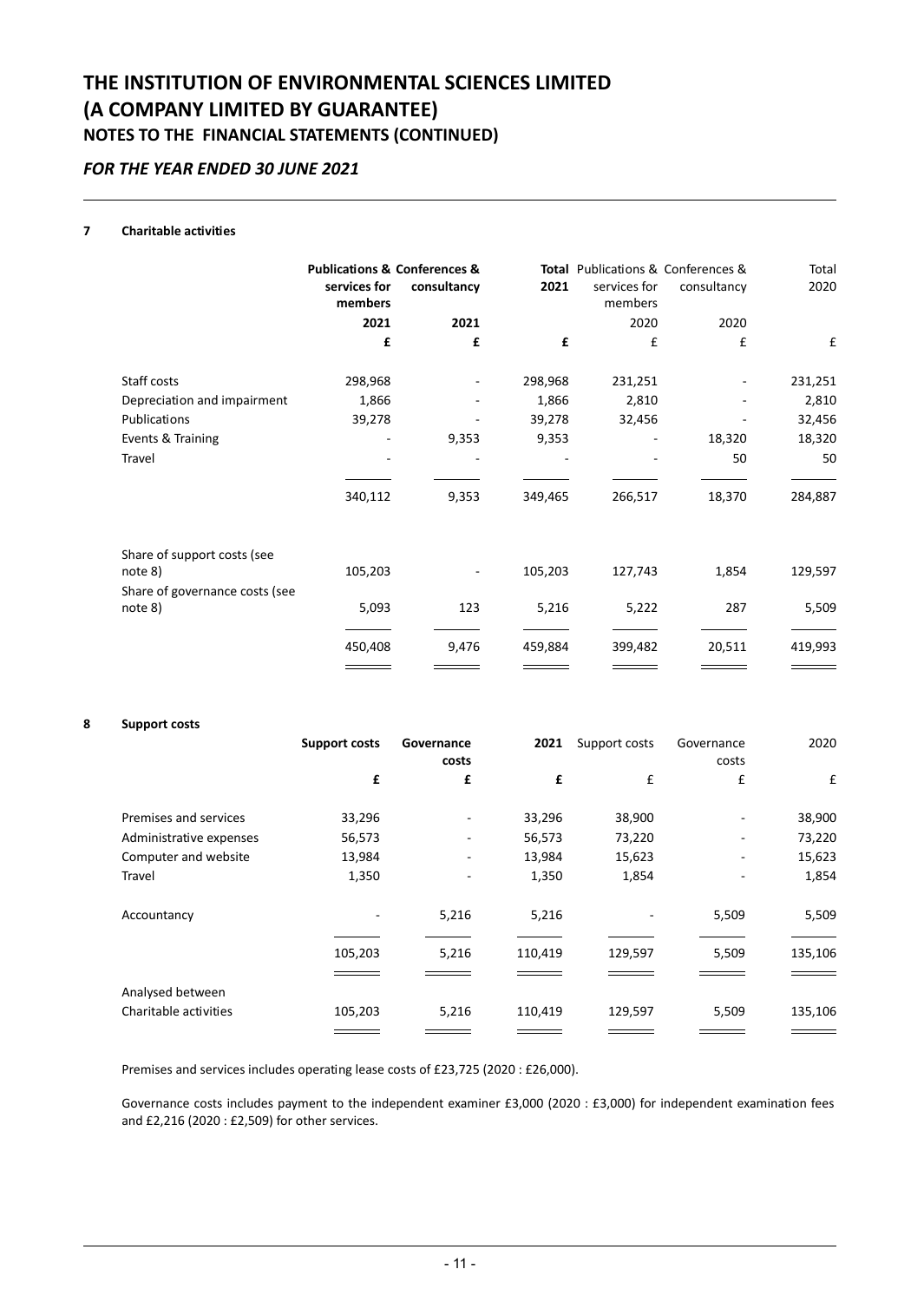## *FOR THE YEAR ENDED 30 JUNE 2021*

### **9 Trustees**

No Trustees were reimbursed for travel and subsistence expenses during the year (2020: 4 trustees were reimbursed a total of £556).

#### **10 Employees**

### **Number of employees**

The average monthly number of employees during the year was:

|                                                                             | 2021          | 2020          |
|-----------------------------------------------------------------------------|---------------|---------------|
|                                                                             | <b>Number</b> | <b>Number</b> |
|                                                                             | 10            | 6             |
|                                                                             |               |               |
| <b>Employment costs</b>                                                     | 2021          | 2020          |
|                                                                             | £             | £             |
| Wages and salaries                                                          | 265,626       | 205,620       |
| Social security costs                                                       | 25,729        | 19,712        |
| Other pension costs                                                         | 7,613         | 5,919         |
|                                                                             | 298,968       | 231,251       |
|                                                                             |               |               |
| The number of employees whose annual remuneration was £60,000 or more were: |               |               |
|                                                                             | 2021          | 2020          |
|                                                                             | <b>Number</b> | <b>Number</b> |
| £60,000 to £69,999                                                          | 1             | 1             |
|                                                                             |               |               |

Contributions totalling £3,331 (2020: £3,282) were made to defined contribution pension schemes on behalf of employees whose emoluments exceed £60,000.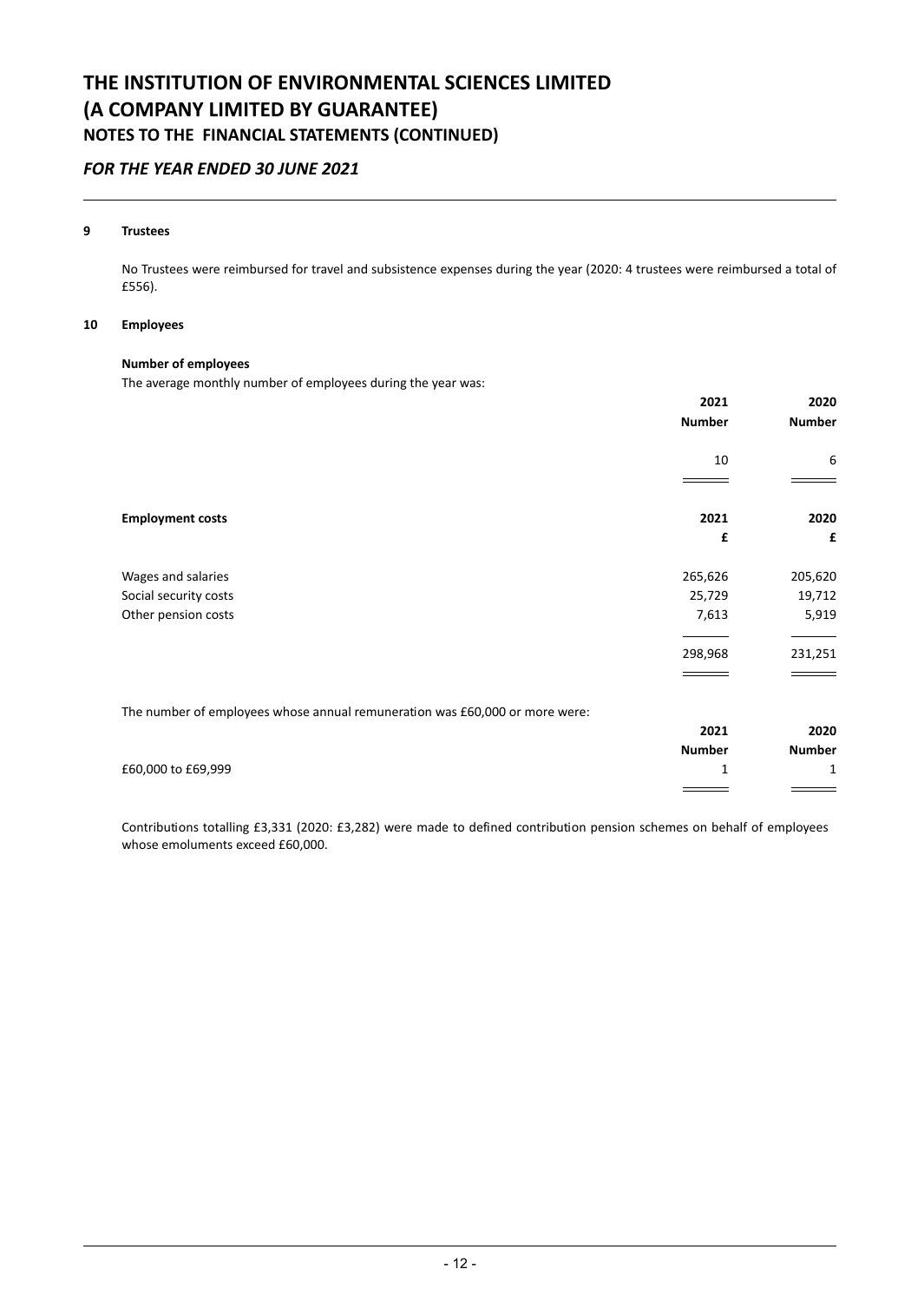## *FOR THE YEAR ENDED 30 JUNE 2021*

### **11 Tangible fixed assets**

|                                  | <b>Fixtures, fittings</b><br>& equipment | <b>Computers</b> | <b>Total</b> |
|----------------------------------|------------------------------------------|------------------|--------------|
|                                  | £                                        | £                | £            |
| Cost                             |                                          |                  |              |
| At 1 July 2020                   | 4,387                                    | 8,742            | 13,129       |
| Additions                        |                                          | 2,330            | 2,330        |
|                                  |                                          |                  |              |
| At 30 June 2021                  | 4,387                                    | 11,072           | 15,459       |
|                                  |                                          |                  |              |
| Depreciation                     |                                          |                  |              |
| At 1 July 2020                   | 2,231                                    | 8,742            | 10,973       |
| Depreciation charged in the year | 1,097                                    | 769              | 1,866        |
|                                  |                                          |                  |              |
| At 30 June 2021                  | 3,328                                    | 9,511            | 12,839       |
|                                  |                                          |                  |              |
| <b>Carrying amount</b>           |                                          |                  |              |
| At 30 June 2021                  | 1,059                                    | 1,561            | 2,620        |
|                                  |                                          |                  |              |
| At 30 June 2020                  | 2,156                                    |                  | 2,156        |
|                                  |                                          |                  |              |

### **12 Debtors**

|                                      | 2021   | 2020   |
|--------------------------------------|--------|--------|
| Amounts falling due within one year: | £      | £      |
| Trade debtors                        | 6,014  | 1,210  |
| Other debtors                        | 6,500  | 6,500  |
| Prepayments                          | 33,093 | 25,459 |
|                                      |        |        |
|                                      | 45,607 | 33,169 |
|                                      | ______ | ___    |

### **13 Creditors: amounts falling due within one year**

|                 |              | 2021   | 2020   |
|-----------------|--------------|--------|--------|
|                 | <b>Notes</b> | £      | £      |
| Bank loans      |              | 10,650 | ٠      |
| Deferred income | 15           | 23,627 | 19,120 |
| Other creditors |              | 29,272 | 11,586 |
| Accruals        |              | 3,751  | 3,744  |
|                 |              |        |        |
|                 |              | 67,300 | 34,450 |
|                 |              |        |        |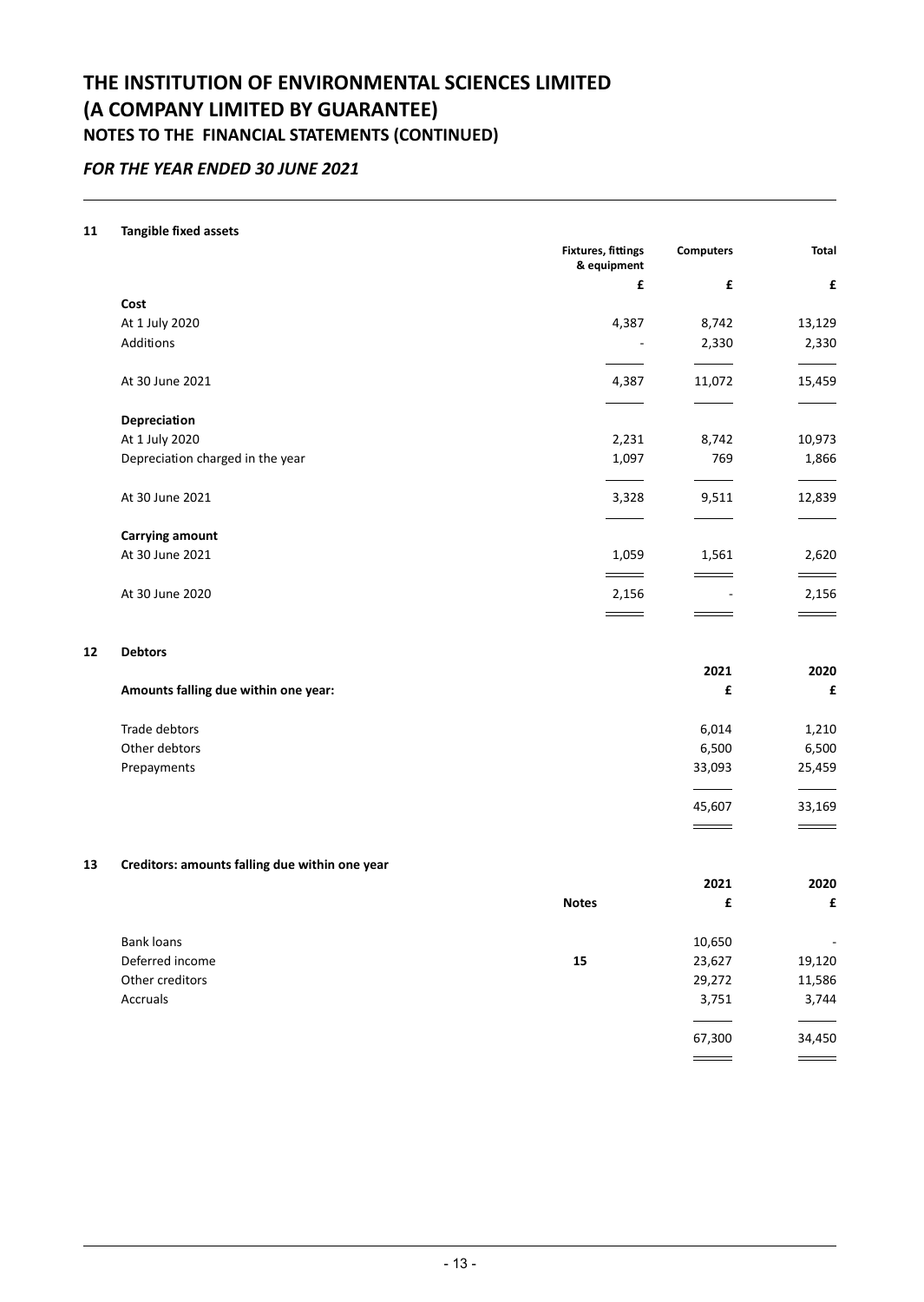## *FOR THE YEAR ENDED 30 JUNE 2021*

#### **14 Creditors: amounts falling due after more than one year**

|       | $\tilde{\phantom{a}}$ | . . | 2021                        | 2020<br>c                   |
|-------|-----------------------|-----|-----------------------------|-----------------------------|
| Loans |                       |     | 39,350<br>$\equiv$ $\equiv$ | 50,000<br>$\equiv$ $\equiv$ |

Bounceback loan of £50,000 was taken out as a precautionary measure by the Institution relatively early in the pandemic, before it was possible to estimate the effect of the pandemic on the finances.

### **15 Deferred income**

|                                  | 2021<br>£ | 2020<br>£ |
|----------------------------------|-----------|-----------|
| Event income received in advance | -         | 19,120    |
| Grant income received in advance | 23,627    | ۰         |
|                                  |           |           |
|                                  | 23,627    | 19,120    |
|                                  |           |           |

### **16 Retirement benefit schemes**

#### **Defined contribution schemes**

The Charity operates a defined contribution pension scheme for all qualifying employees. Contributions are payable by the company for the year.

The charge to profit and loss in respect of defined contribution schemes was £7,613 (2020 : £5,919).

### **17 Operating lease commitments**

At the reporting end date the Charity had outstanding commitments for future minimum lease payments under noncancellable operating leases, which fall due as follows:

|                            | 2021   | 2020   |
|----------------------------|--------|--------|
|                            | £      | £      |
| Within one year            | 16,900 | 19,500 |
| Between two and five years | 12,675 | $\sim$ |
|                            |        |        |
|                            | 29,575 | 19,500 |
|                            |        |        |